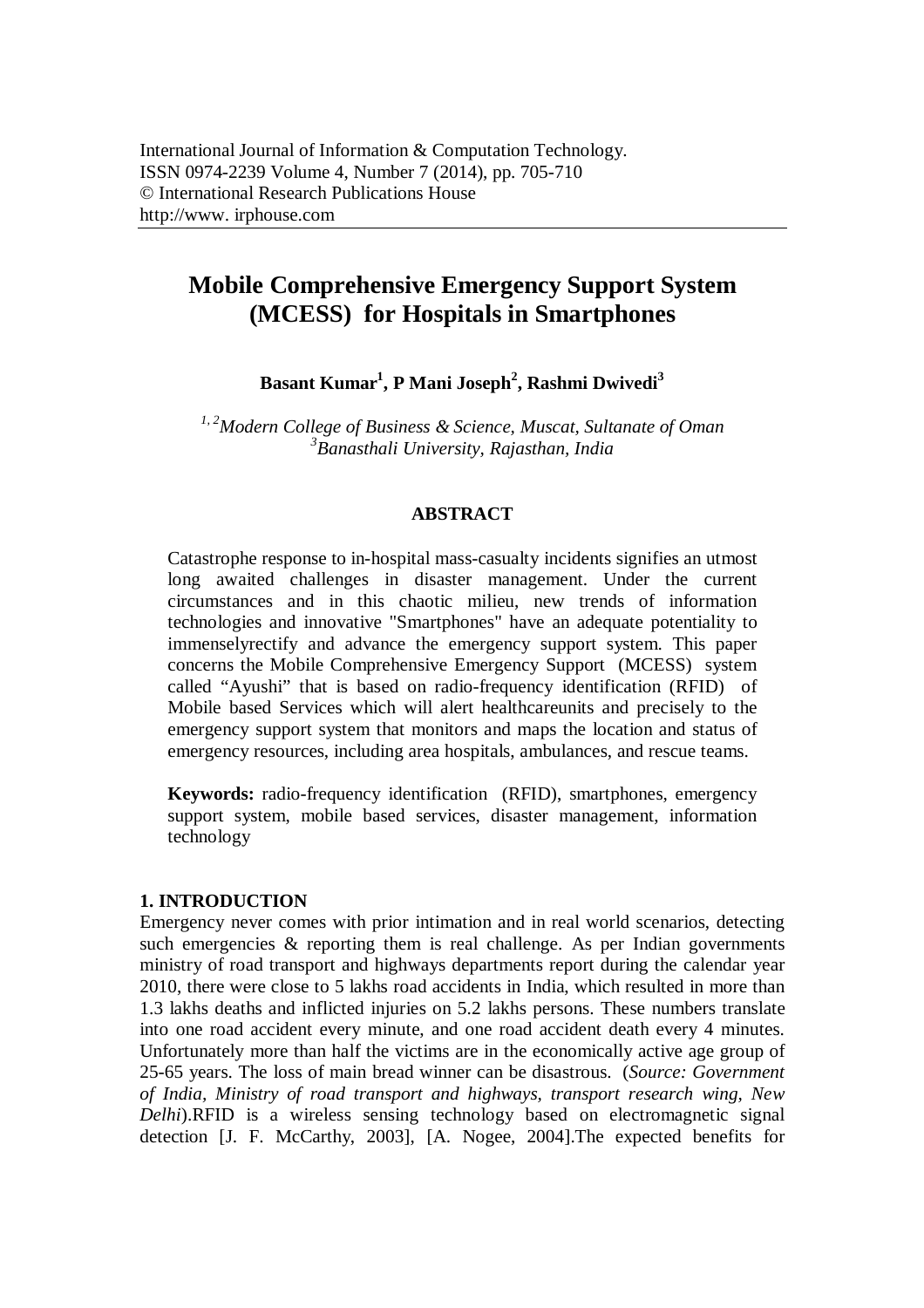emergency medical care with RFID technology are: 1. positions of healthcare workers and patients are known at all times via constant long-distance RFID detection; 2. emergency alarm messages from patients can be received by healthcare workers at any time and any place via smartphone.

New medical sensor technologies using RFID are expected to give smartphones increasing opportunities to be used for medical purposes, thanks to its light weight and portability [Appstore, 2013], [GooglePlay Market, 2012], [H. Alemdar, 2010], [P. S. Pandian, 2008]. Car accidents are a leading cause of fatalities[Zack Fulkerson, 2013]. Automated comprehensive emergency support system can play a vital role to save lives and economize time to reach emergency responders [T. Drabek, 1985], [H. Champion, 2004], [W. Evanco, 1996].The main advantage and strength of the new system comes from the Mobile Web Services technology that would be used in the system[Sandeep Chatterjee, 2004]. This technology can overcomes any problems of interoperability between systems running different applications based on different programming languages on different platforms [Samir El-Masri, 2005].

#### **2. PROBLEM STATEMENT**

Person in emergency will not be in position to inform rescue team on fly and wait for their help; perhaps he/she attempts to escape if they are conscious and know about emergency. More dangerous situations occur when person is unconscious or not able to take action against emergency for example physically handicapped person or old age citizen who can't step down immediately from emergency place.

### **3. PROPOSED IDEA**

We are proposing the real time system which reports emergency automatically and also records the sufficient data like person in emergency, location, time and type of emergency and communicate this message to outside world with help of wireless channels.

# **4. SYSTEM DESIGN& METHODOLOGY**

Electronic Sensors will be placed in observation areas which consist of sensor and microcontroller that transmits the signals/data parameter immediately after the detection of emergency. These signals are RFID signals. RFID communication is precise one at low cost, easily available with smart phones and have good coverage of 10 to 100 meter range depends on the RFID class underlined with smart phone and deployed sensors. Smart phones in range are installed with special designed software "Ayushi" supposedto collect that data transmitted by sensors and record for further use. "Ayushi" is also responsible for transmitting the same data along with other information like person in emergency, location, time and type of emergency to respective centralized website over GPRS. Smartphone in built with "Ayushi" application raises the attention of passers-by and seek help in case of accident. Figure 1 elucidates after turning on the alarm, the smartphone screen will keep flashing and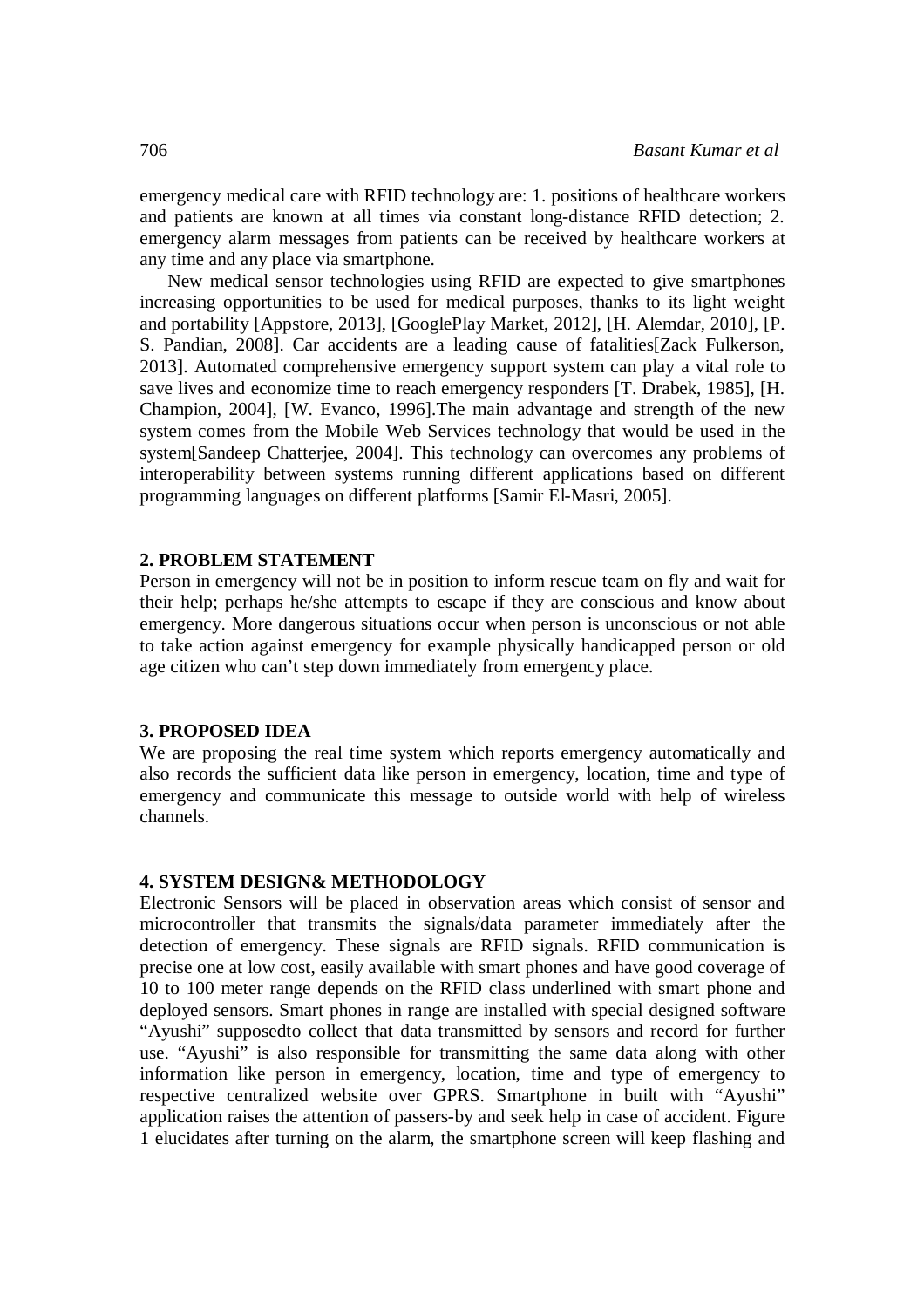play a loud alarm sound. Meanwhile, the system will send an automated SMS to preset emergency contact person indicating the current location of the user and keep uploading current location to the online server.



Figure 1.*Components of Alarm System in connection*

#### *4.1 Application Flowchart:*

Figure 2 explains about the data flow in application. As shown, initialization and pairing between the sensor device and Smartphone is done at first level. Both devices are in standby mode and listening to their particular signal to catch and report emergency. Sensor device is supposed to detect emergency first and then transfer the RFID signals to Smartphone. These signals are noting but the emergency type codes. System will have some set of predefined emergency type code, like  $-1$  for fire, 2 for gas leak, 3 for Collision etc. Once Smartphone get emergency code via RFID, it fetches the location details with help of GPS on handset. As collective information is has, try to send this emergency in three different ways.

IF GPRS is available and active on set THEN post the emergency on central website. IF telephone network is available THEN send text message to emergency help line.IF neither GPRS nor telephone network available for use THEN make satellite emergency call.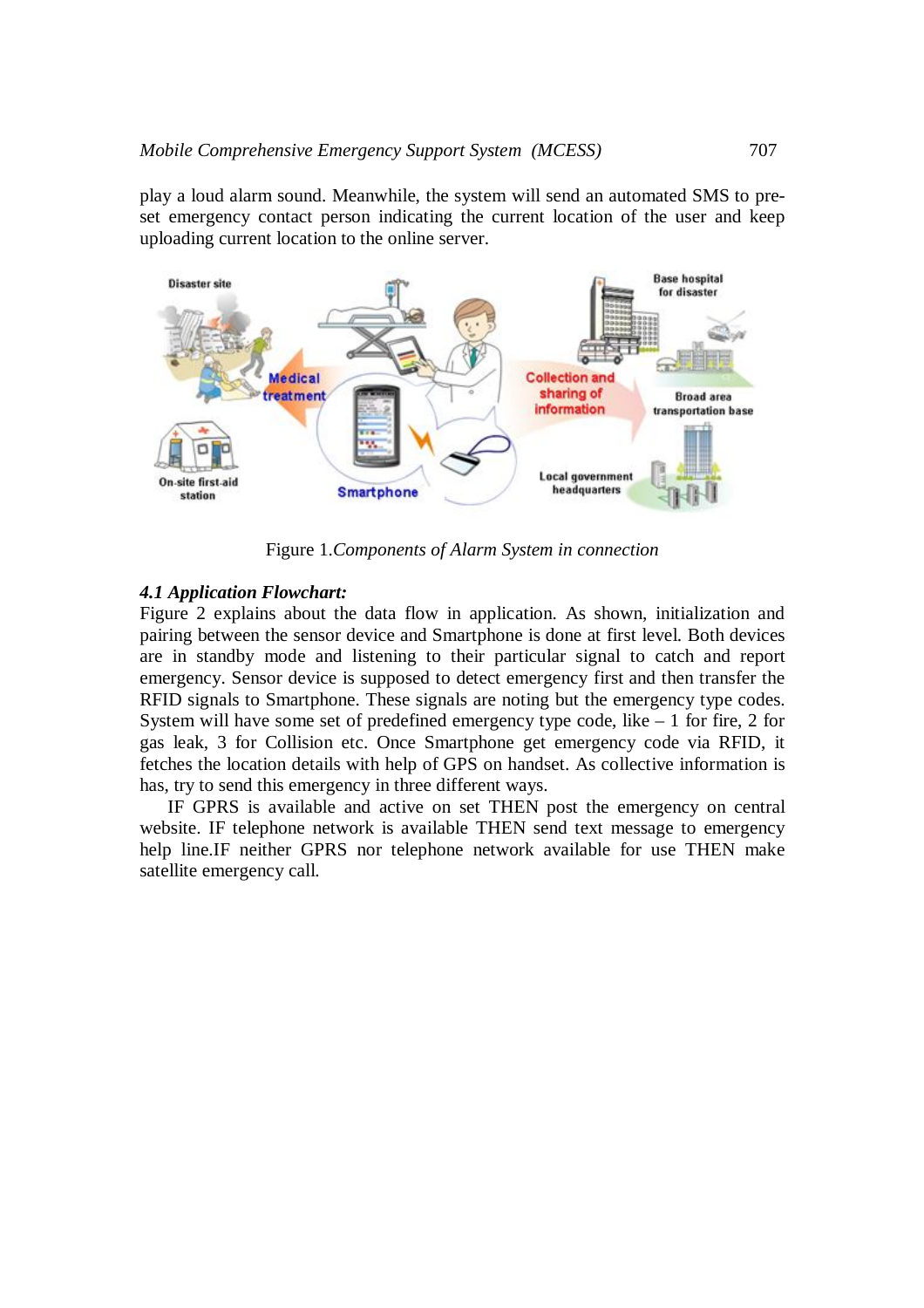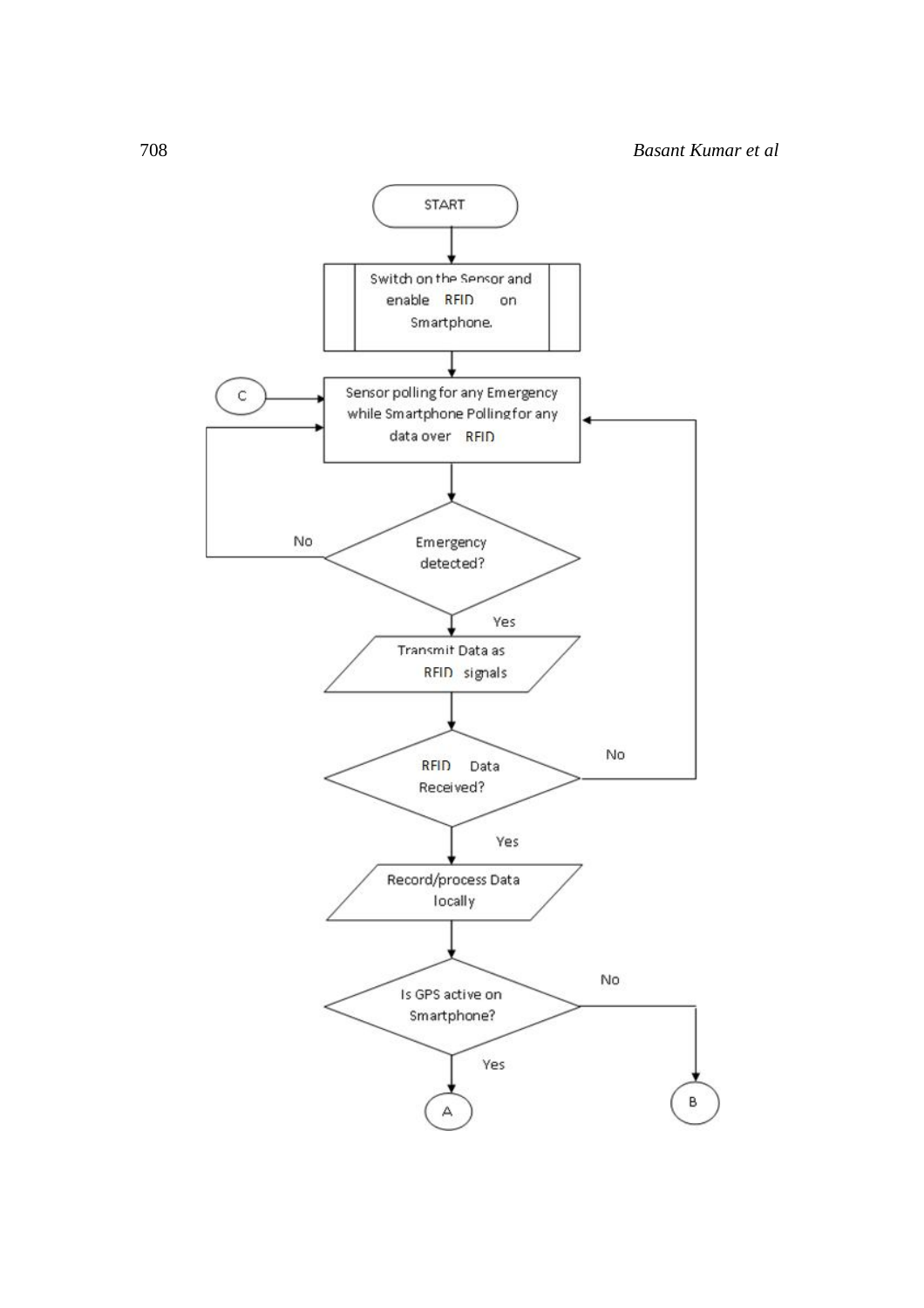

**Figure2.** *Flowchart of Smartphone-Based Accident Detection System*

While this emergency call, we will convert all the information like location, emergency type etc. to speech with help of available text to speech built-in converter in smartphone and read out the emergency during that call. Hence this application will never fail to report emergency once it's detected and being sent to Smartphone. As to exchange data, we are making best use of short range wireless communication channel such as RFID and spreading the emergency indication to other world with another long-range communication channel with GPRS.

#### **5. CONCLUSIONS**

This paper, proposes a comprehensive emergency and medical assistance system based on web services and mobile web services. The implementation of this system will reduce dramatically the price and the time of current communication systems between all parties, mentioned above and the most important benefit is the automatic search carried out for the right and available service at a reduced time. The accuracy is also one of the great benefits the system can offer.

In the future, the proposed system will help to implement an ubiquitous healthcare environment for the elderly or for chronic heart disease patients.